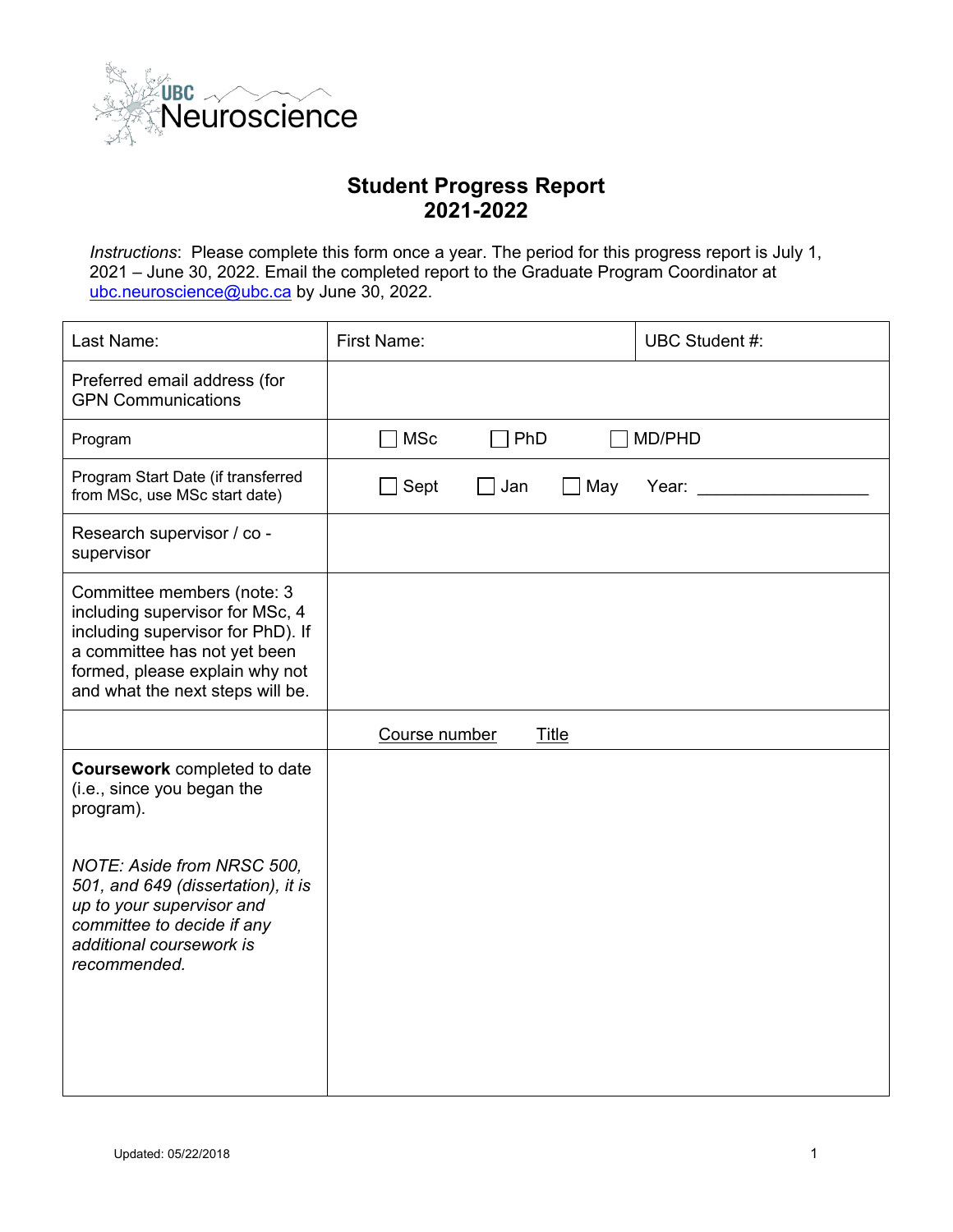| All required coursework<br>done                                                                                                                                           |                                    | □ No Anticipated date: <u>_________</u>  |
|---------------------------------------------------------------------------------------------------------------------------------------------------------------------------|------------------------------------|------------------------------------------|
| Responsible Conduct in<br><b>Research Course done</b>                                                                                                                     | Yes Month/Year:__________          | $\Box$ No Anticipated date: $\Box$       |
| For PhD only:<br>Comprehensive exam<br>passed                                                                                                                             | ◯ Yes Month/Year:___________       | □ No Anticipated date: <u>__________</u> |
| <b>Dissertation proposal</b><br>approved (usually at comps<br>exam)                                                                                                       | ◯ Yes Month/Year: ────────         | $\Box$ No Anticipated date: $\Box$       |
| PhD candidacy attained                                                                                                                                                    | ◯ Yes Month/Year:__________        | □ No Anticipated date: <u>_________</u>  |
| "Permission to write"<br>meeting (this is your last<br>committee meeting before<br>the oral thesis defense,<br>typically held when you are<br>ready to write your thesis) |                                    |                                          |
| Dissertation approved for<br><b>External Examination</b>                                                                                                                  | Yes Month/Year: <u>___________</u> | $\Box$ No Anticipated date:              |

| Do you receive the current minimum stipend (\$18,500 for the first 2 years of MSc and \$22,000 for<br>the first 4 years of PhD)? Please note, GPN uses this information to ensure fair pay. |                    |        |  |  |
|---------------------------------------------------------------------------------------------------------------------------------------------------------------------------------------------|--------------------|--------|--|--|
| Yes<br>Comments:<br>No.                                                                                                                                                                     |                    |        |  |  |
| Please provide your sources of funding for the last year. Please include awards/scholarships,<br>TAships, RA stipend from your supervisor, etc.                                             |                    |        |  |  |
| Source                                                                                                                                                                                      | <b>Time Period</b> | Amount |  |  |
|                                                                                                                                                                                             |                    |        |  |  |
|                                                                                                                                                                                             |                    |        |  |  |
|                                                                                                                                                                                             |                    |        |  |  |
|                                                                                                                                                                                             |                    |        |  |  |
|                                                                                                                                                                                             |                    |        |  |  |